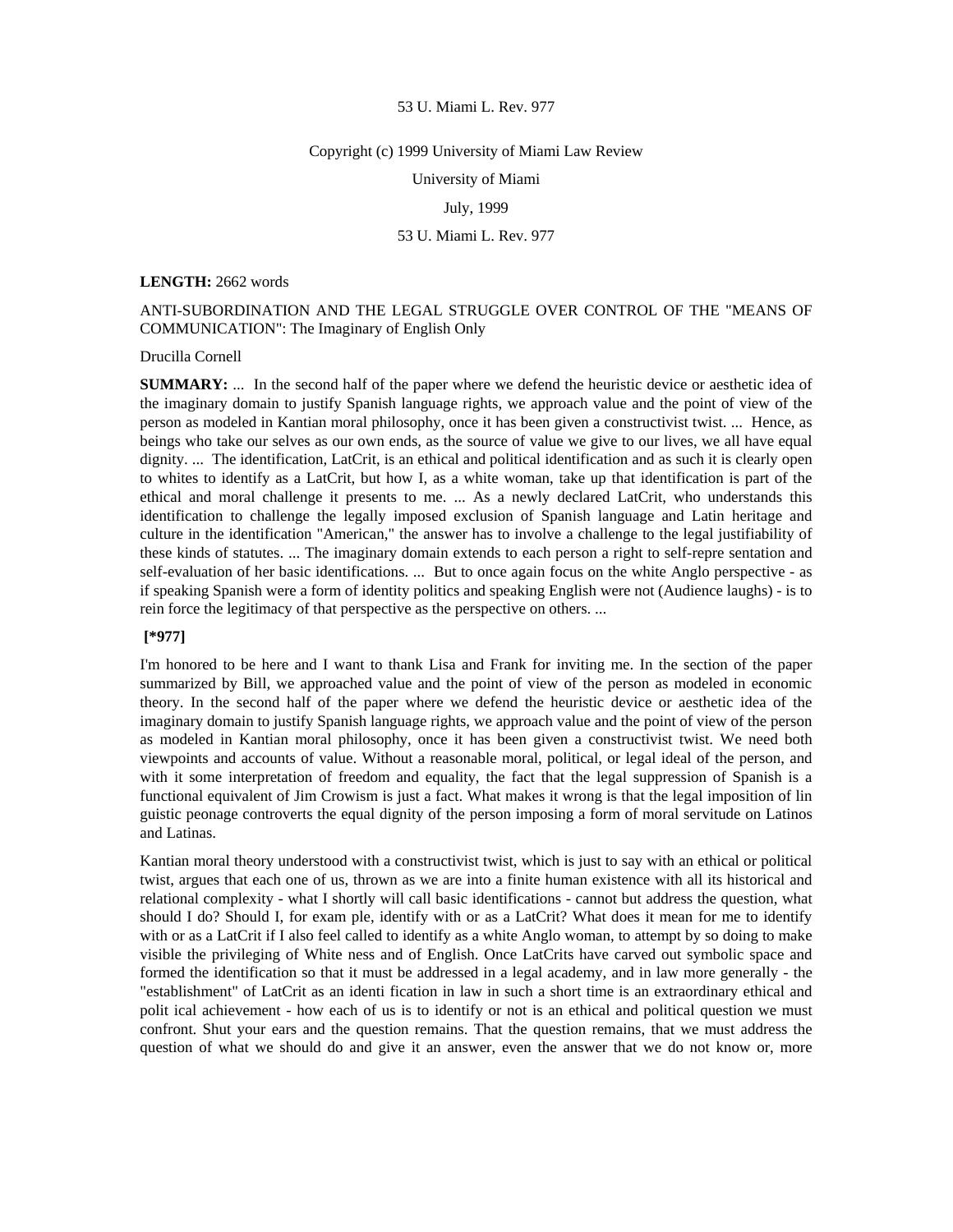strongly, cannot theoretically know whether it is right for a white Anglo woman to identify as a LatCrit, is to take up the stance of what Kant called practical reason. From this standpoint, I cannot be your object since I, like you, am existentially positioned to ask and answer that question only for myself. This is the basis of Kant's famous moral postulate that each of us is an end in herself, because we are beings who cannot avoid making evaluations of our own lives and of the **[\*978]** world around us. Kant's basic premise was that because each of us holds her own ends to be good, each of us also regards her own human ity as a source of value. The Kantian ideal of the free person with equal dignity who should be treated legally by the state as such, insists on our equal worthiness to do just that, make our own evaluations.

The capacity to value our ends and to develop life plans to achieve them is what John Rawls has called our rationality. Because of our rationality, we take ourselves to be the source of value we give to our own lives. We have a further capacity, which Rawls names reasonable ness, to recognize, consistent with our own rationality, the rationality of other human beings. We must attribute the same kind of value to our humanity as to the humanity of others. Hence, as beings who take our selves as our own ends, as the source of value we give to our lives, we all have equal dignity. A fair social order must be premised on our equal dignity.

Our moral freedom turns on the postulation of ourselves as the source of our own values and the ends we choose. This is a postulate of practical reason, not a given truth of reality. Some of us value certain ends, for example, a college education, because it has been hammered into our heads that that is what we should value. None of us can clearly know the entire complex trajectory through which we have actually come to value such ends. The ultimate question for us then is whether or not it is ethically necessary for us to affirm this basic postulate of practical reason. We think it is, precisely because it is what allows us to "see" what is wrong in the moral servitude imposed by linguistic peonage.

There is an existential dimension to the understanding of our free dom that was not addressed by Kant, but was taken up by later philo sophical queries to him. Moral freedom can be viewed as moral responsibility. If no one else but me is to be recognized as the source of my judgments and evaluations - no matter what their actual source is - then I am responsible for those evaluations and judgments. I can't worm out of my responsibility. As finite beings we are bombarded by ethical dilemmas to which we must respond. One of the ways in which ethical dilemmas present themselves is in the form of demands for iden tification or disidentification. Note that I am using the word identifica tion, not identity, and that I have described LatCrit as an identification, a recently formed one at that, and one that is constantly being reshaped in these conferences. Some of the most crucial ethical and political issues of our time have been obscured by the either/or rhetoric of identity poli tics. The identification, LatCrit, is an ethical and political identification and as such it is clearly open to whites to identify as a LatCrit, but how **[\*979]** I, as a white woman, take up that identification is part of the ethical and moral challenge it presents to me. The existential dimension of our responsibility, if we value our freedom as a postulate of practical reason, is intimately connected with the question of identification. Who I am is a moral, ethical, and practical question, which takes us into the most profound entanglements of our lives with others.

As a white Anglo, do I identify - and yes, given the privilege that has come with that identification of me in the eyes of others, I see the need to identify myself as such - with the attempt of some white Anglos to impose English only in the name of an identification "Ameri can" that we supposedly share? Does this identification demand the legal suppression of Spanish as the advocates of English only seem to suggest? Our answer in this paper is "no." Indeed, the implied political position we take is the opposite; the identification "American" demands that it be reconceptualized if it is to be maintained at all to recognize the centrality of the Spanish language and Latin culture more generally to it. Our identifications may be given to us, they certainly are defined by others, and that meaning is passed on to us as part of what it means to be who we are and how we are identified "by others." But that doesn't get us off the hook. We are still responsible if we take our freedom, in the Kantian sense I earlier described, seriously. We wrote this paper in order to take up that responsibility - more deeply felt, no doubt, because discrimination is not experienced as outside our family but within it - to challenge the meaning of the identification "American"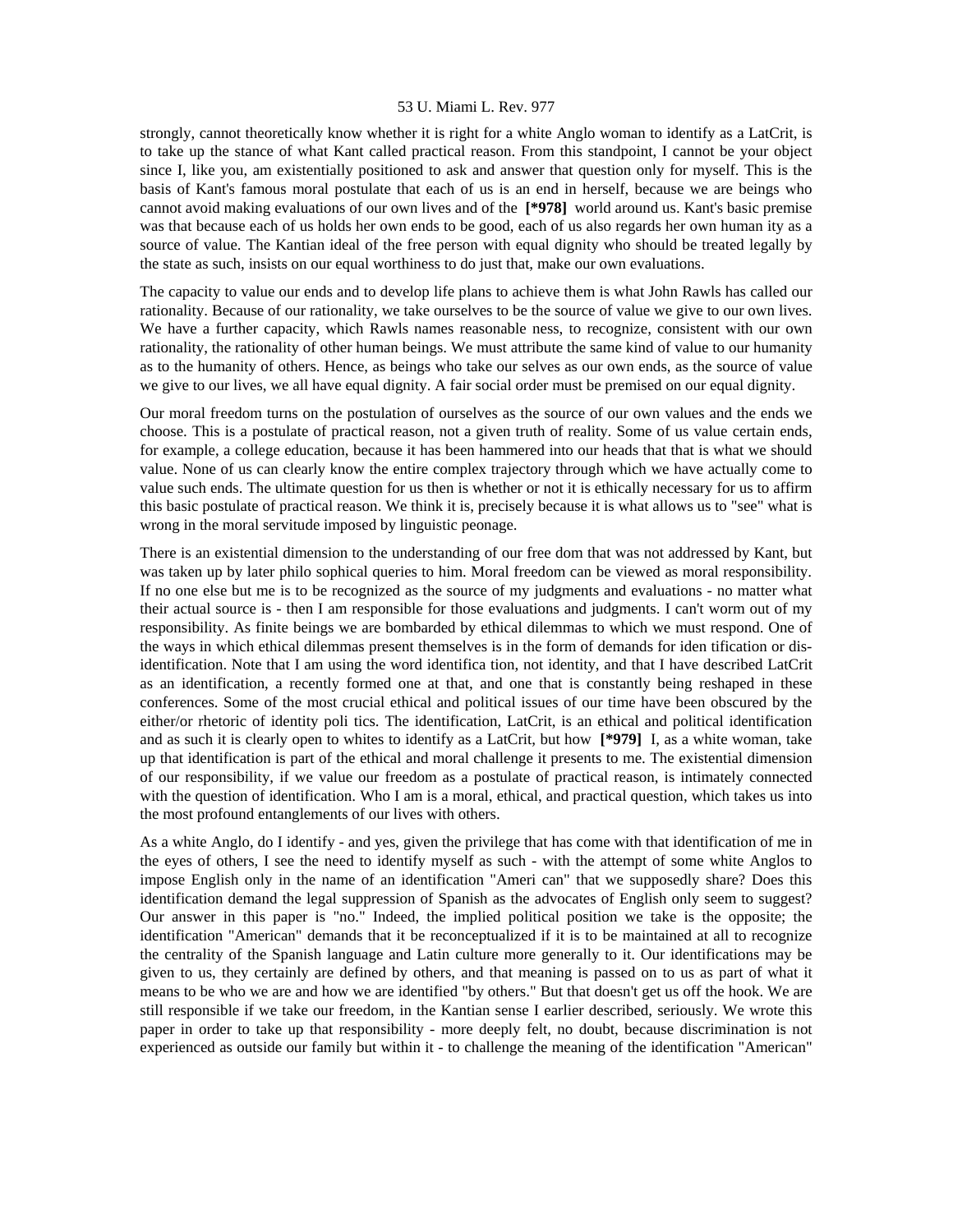as necessarily involving the suppression of Spanish as what is entailed in the establishment of English as the "American" language.

As a newly declared LatCrit, who understands this identification to challenge the legally imposed exclusion of Spanish language and Latin heritage and culture in the identification "American," the answer has to involve a challenge to the legal justifiability of these kinds of statutes. I could just say that is the reasonable conclusion for any citizen to reach, relying on Rawl's sense of the word reasonable. And I believe it is. But the ethics of identification are inseparable from how as a white Anglo I came to feel called upon to write this paper in the first place.

An explicit enforcement of the norm of assimilation as the basis of citizenship through English only statutes treats Latinas and Latinos as less than free and equal persons, equally worthy and capable of evaluat ing their own basic identifications, including their language. That's our bottom line.

So far, I have been using the word identification to point out the moral and political inevitability of having to identify or disidentify or rethink my identifications whenever I try to answer the question, "What **[\*980]**  should I do?" - particularly when I also have to answer the question, "What should I do in the struggle for justice?" This is another question inevitably posed to each of us, since none of us, as Marx pointed out to us so long ago, can live without appropriating a share of society's goods and resources.

But we also mean basic identifications in the sense that all of us in our hybrid identities are constituted by the sedimented meanings we inherit in relationships we did not choose. Language, ethnicity, national origin, sexual and gender orientation are all basic identifications. We form ourselves from out of the symbolic material we are given, which also shapes us. The ideal of the imaginary domain recognizes the fragil ity of our freedom, precisely because we can never be truly autonomous. Instead we are envisioned as inseparable from the cultural personas in which we are all engaged in order to represent and claim ourselves. On this understanding, the person of practical reason remains inseparable from the project and potential through which we will ethically and mor ally form a self. We cannot escape working through personas because we are embodied creatures who appear to others as formed in a particu lar way, shaped for example as a woman, who then inherits a set of norms and prohibitions which are supposed to be essential to her being. Our freedom, therefore, also must be given body, consistent with a mate rially and culturally embedded subject.

The imaginary domain extends to each person a right to self-repre sentation and self-evaluation of her basic identifications. This is a right to establish herself as her own representative as between herself and the state. To be included in the moral community of persons established by any system of rights in a modern legal system is to be recognized as someone who can shape and reshape her basic identifications out of the available symbolic material in accordance with her changing evalua tions. Such recognition takes us beyond any legally imposed hierarchi cal definitions of the self based on caste, class, race, gender, national origin, or linguistic descent, which continue to be used to banish some of us to the realm of the phenomenal, determined supposedly by our so- called nature. To be banished to the realm of the phenomenal is, in Franz Fanon's words, to be denied existence as a legitimate point of view, including the point of view implicit in the evaluation of one's mother tongue. The intertwinement of self and language as a basic iden tification is eloquently stated by Gloria Anzaldua, "So if you really want to hurt me talk badly about my language. Ethnic identity is twin to linguistic identity. I am my language. When I cannot take pride in my language, I cannot take pride in myself."

Race critical theory has taught us that given our embodied freedom **[\*981]** we cannot escape identifications, in both senses in which I've used the word, nor from the perspectives attached to them. Franz Fanon tells us that there are at least three perspectives from which we judge our world. The perspective of the standpoint in the world, the perspective seen from other standpoints in the world, and the person's perceptive awareness of itself being seen from other standpoints. To reject the perspective of the other as a perspective from which we are constituted is a form of denial we see all too often these days in